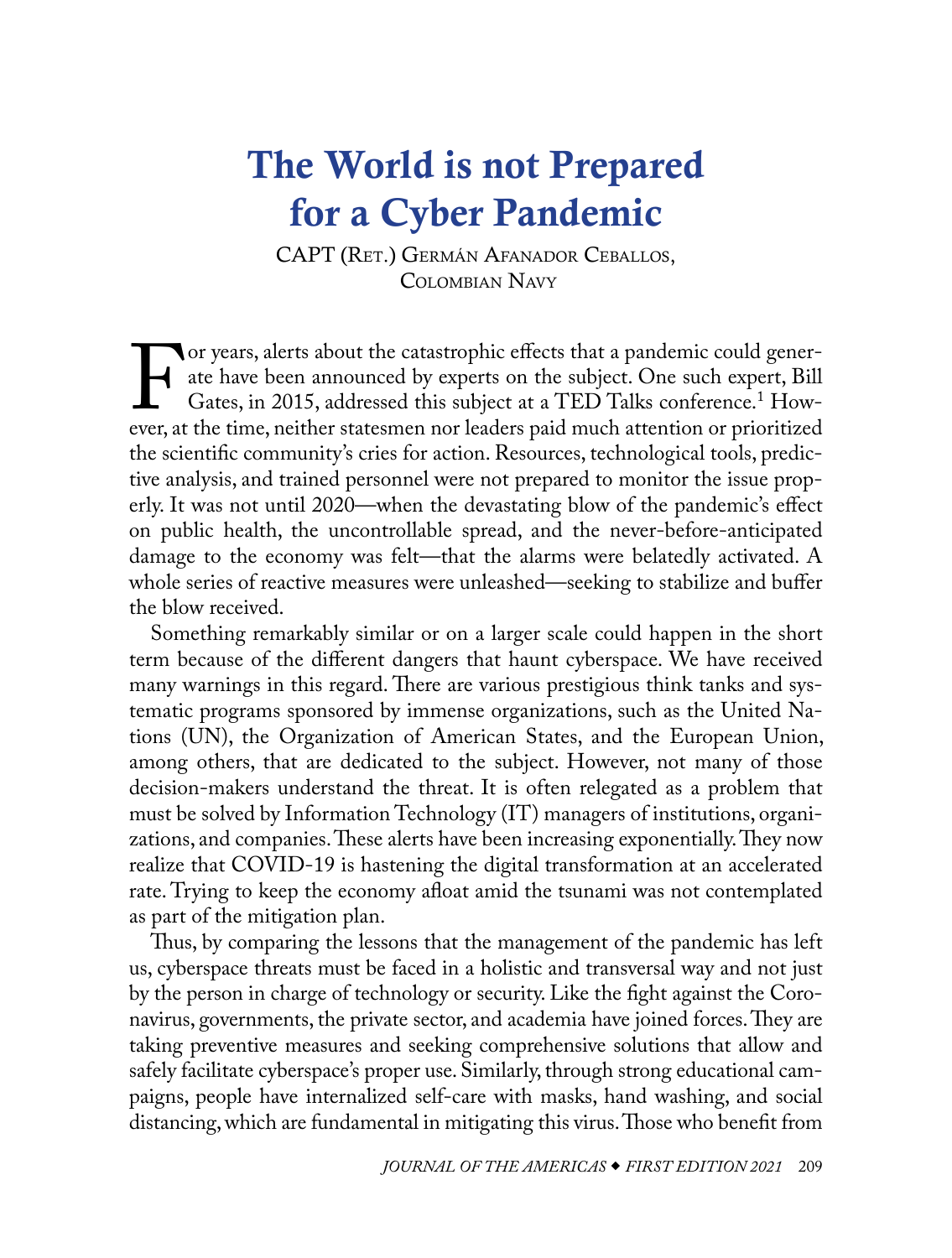### *Afanador*

<span id="page-1-0"></span>computing must understand the importance of this same self-care. This will be accomplished by changing passwords frequently, not accessing insecure sites, having antivirus licensed software. These efforts are the bare minimum cybersecurity standards that effectively mitigate the enemy that stalks everyone from cyberspace.

Presidents, Chief Executive Officers (CEOs), the military, and business professionals have not understood that it is their responsibility to generate cybersecurity strategies that reach all their work team levels. Delegating those in charge of security and technology with this responsibility forces them to continually supervise protocols, procedures, and mechanisms to provide the highest security levels to their companies. Constantly analyzing the future in search of risks is a prudent and mature decision for ensuring their companies' safety and importance. What is happening?

In dealing with cyber defense and cybersecurity issues, there is a generalized and mistaken perception that it only concerns governments and mega-companies that seek to protect their critical infrastructures, large assets, and sensitive information. The truth is that there are many examples of cyberattacks around the world. For instance, Estonia during 2007, and *NotPetya* and *WannaCry* in 2017. These attacks revealed the risks posed to using cyberspace with gaps in security issues and the vulnerabilities of countries and multinationals when they mitigate, confront, and recover from these types of incidents. These cyberattacks could be compared to the Avian Flu, Zika, and Ebola epidemics. At that time, these diseases raised red flag warnings but were believed to be matters only for third-world countries and that they should be addressed by scientists, highly specialized doctors, and multinational pharmaceutical companies

COVID-19's dramatic impact has forced society to increasingly depend on information technology and digital tools supported on the Internet. Tasks that usually would have taken years are now being accomplished in just days and months. The large-scale adoption of remote access technologies that facilitate work-fromhome, with greater dependence on cloud services, has allowed companies to continue their operations, reduce costs, and comply with the governments' decreed confinement orders. However, these facilities are also generating a notable increase in risks from cyberspace[.2](#page-3-0) The Coronavirus has forced companies and individuals to undergo a sudden digital transformation in fewer than four months—forcibly making 2020 the digital transformation year.[3](#page-3-0) However, by trial and error, this acceleration in virtual space is leaving security gaps that are being exploited by cybercriminals. This is especially evident if one considers that the resources allocated for security were insufficient. Furthermore, some percentages of those resources are being used to take care of the emergencies caused by the pandemic.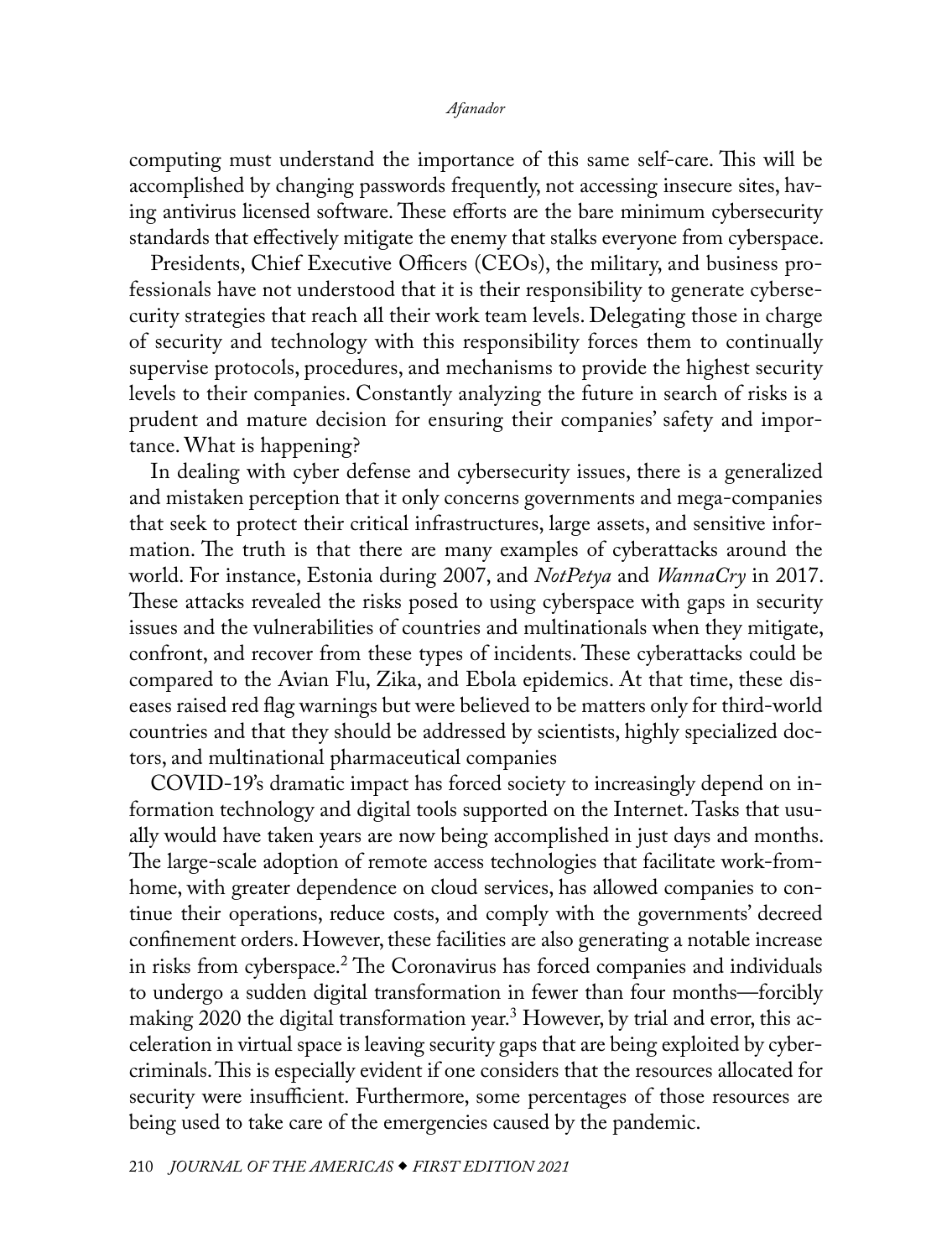## *The World is not Prepared . . .*

<span id="page-2-0"></span>This pandemic has taught us the genuinely critical and sensitive nature of society's data usage: a lesson that terrorists and criminals have quickly learned for their benefit. According to UN reports— since the emergence of the pandemic every 39 seconds, there is evidence of cyberattacks globally. Likewise, malicious emails have increased by 600 percent, and consecutive cyberattacks against health organizations have been perpetrated.[4](#page-4-0) Another report from the Cyber Threat Intelligence League indicates that hackers are attacking at all levels and attempting to steal all possible information, not just Coronavirus-related information.<sup>[5](#page-4-0)</sup> According to the Managing the Impact of COVID-19 on Cyber Security report, data and information related to COVID-19 were used en masse through Trojans during this past January. Trojans infected software and penetrated companies' computer systems.[6](#page-4-0) The Parkview Medical Center in Colorado was the victim of a cyber intrusion. It resulted in its IT systems being forced to depend on paper medical records in the middle of treating patients with Coronavirus.[7](#page-4-0) Other countries are also taking advantage of instability during COVID-19 to infiltrate other states' government and corporate systems. This is completed by obtaining cyber intelligence and carried out via espionage.[8](#page-4-0) Recently, various public and private sectors in Australia were victims of sophisticated cyber harassment, which allegedly came from a hostile state.<sup>[9](#page-4-0)</sup> Cyberattacks, like the curve of the pandemic, have been spreading exponentially and are not peaking and then flattening out. Therefore, it could be said that a cyberattack with characteristics like those of the Coronavirus would spread faster and have more significant exposure than any biological virus.<sup>[10](#page-4-0)</sup>

## What Path Do We Follow?

COVID-19 completely changed the lifestyle of the world's population, triggered bio sanitary measures, and established new rules and regulations. Facing this threat has required a joint effort. Institutions, organizations, and companies must update their remote work procedures while verifying and enforcing their IT security policies. This is because the cyber resilience of companies requires a combined and aligned multidisciplinary effort. It must focus on business cohesion and take advantage of all digital opportunities

Governments, high-ranking military personnel, CEOs, and people in business must bear in mind that defining and modeling the universe of threats that can affect their organizations is their utmost responsibility. First, it is necessary to have the ability to detect when an adversary has already infected a system. It has been proven that cyber spies can remain hidden for extended periods within companies' computer systems without being detected. This occurs even after internal cybersecurity inspections have been carried out.<sup>11</sup> Ending up in a computer "in-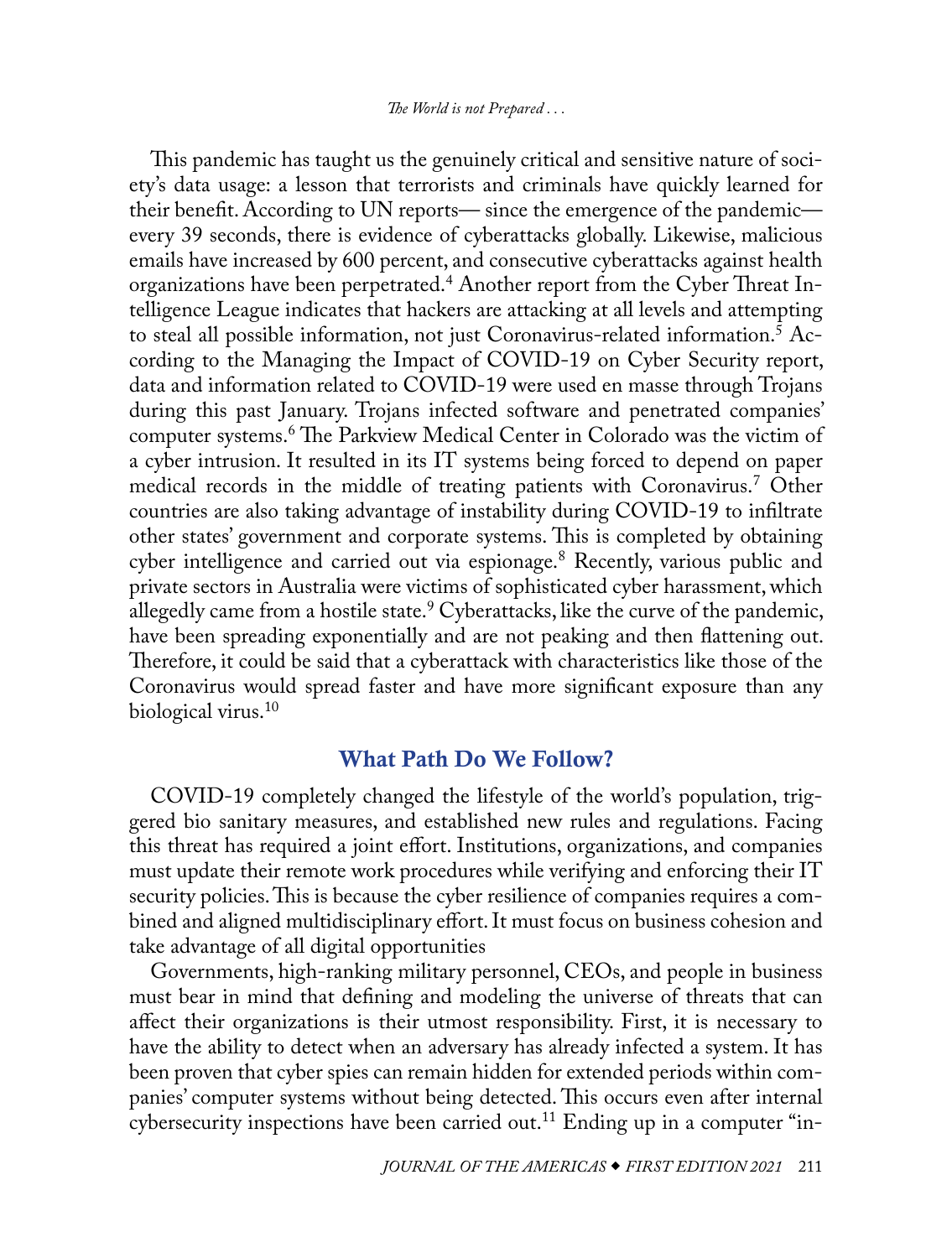<span id="page-3-0"></span>tensive care unit" is devastating for an organization. The treatment plan includes having an expert team (specialized in intensive cybersecurity care) and acting as quickly as possible. Being prepared seems to be the best strategy to sustain countries' economies during this imminent cyber pandemic.

Similar to the pandemic, with cybersecurity, it is necessary to protect risk groups by adopting proactive approaches that effectively identify vulnerabilities in systems before they are compromised. This is only achieved by carrying out extensive monitoring of networks, practicing ethical hacking, continually training all staff, and conducting cybersecurity audits by nonaffiliated independent experts.<sup>[12](#page-4-0)</sup>

When preparing risk mitigation plans, it must be clear that cybersecurity is linked to all company processes. Cybersecurity operating independently of an organization is ineffective. It is essential that every worker—regardless of their level in the company and who has access to a computer, tablet, or smartphone understand that processing data and files through automated means makes them potentially susceptible to being sabotaged, stolen, and spied upon. Therefore, one must have proper training and supervision to avoid these types of incidents. Otherwise, there is a high risk of endangering the IT capital, prestige, and classified information of the organization or company at which one works. Therefore, it is imperative to have a qualified and talented workforce that can continuously carry out educational campaigns at all organizational levels.

## Summary

The Internet, virtual reality, and working remotely have allowed critical infrastructures and the economy to be maintained during this pandemic. Failure to promptly take preventive measures regarding the regulation and proper use of cyberspace could trigger a cyber outbreak that could lead society to plunge into a prolonged cyber quarantine. Simultaneously, data, files, and programs can be recovered, and the infected, altered, or blocked systems are corrected. This situation would surely be more catastrophic than the one we live in today.  $\square$ 

#### **Notes**

[1](#page-0-0). Bill Gates. The next epidemic? We are not ready. [https://www.ted.com/talks/bill\\_gates\\_the](https://www.ted.com/talks/bill_gates_the_next_outbreak_we_re_not_ready?language=es) [\\_next\\_outbreak\\_we\\_re\\_not\\_ready?language=es](https://www.ted.com/talks/bill_gates_the_next_outbreak_we_re_not_ready?language=es)

[2](#page-1-0). Cybersecurity Leadership Principles. Lessons Learnd During the COVID 19 Pandemic to Prepare for the New Normal. World Economic Forum. May 2020

[3](#page-1-0). Enrique Dans. La Crisis del Coronavirus y el Darwinismo Digital (The Coronavirus crisis and the digital Darwinism). [https://www.enriquedans.com/2020/04/la-crisis-del-coronavirus-y](https://www.enriquedans.com/2020/04/la-crisis-del-coronavirus-y-el-darwinismo-digital.html) [-el-darwinismo-digital.html](https://www.enriquedans.com/2020/04/la-crisis-del-coronavirus-y-el-darwinismo-digital.html)